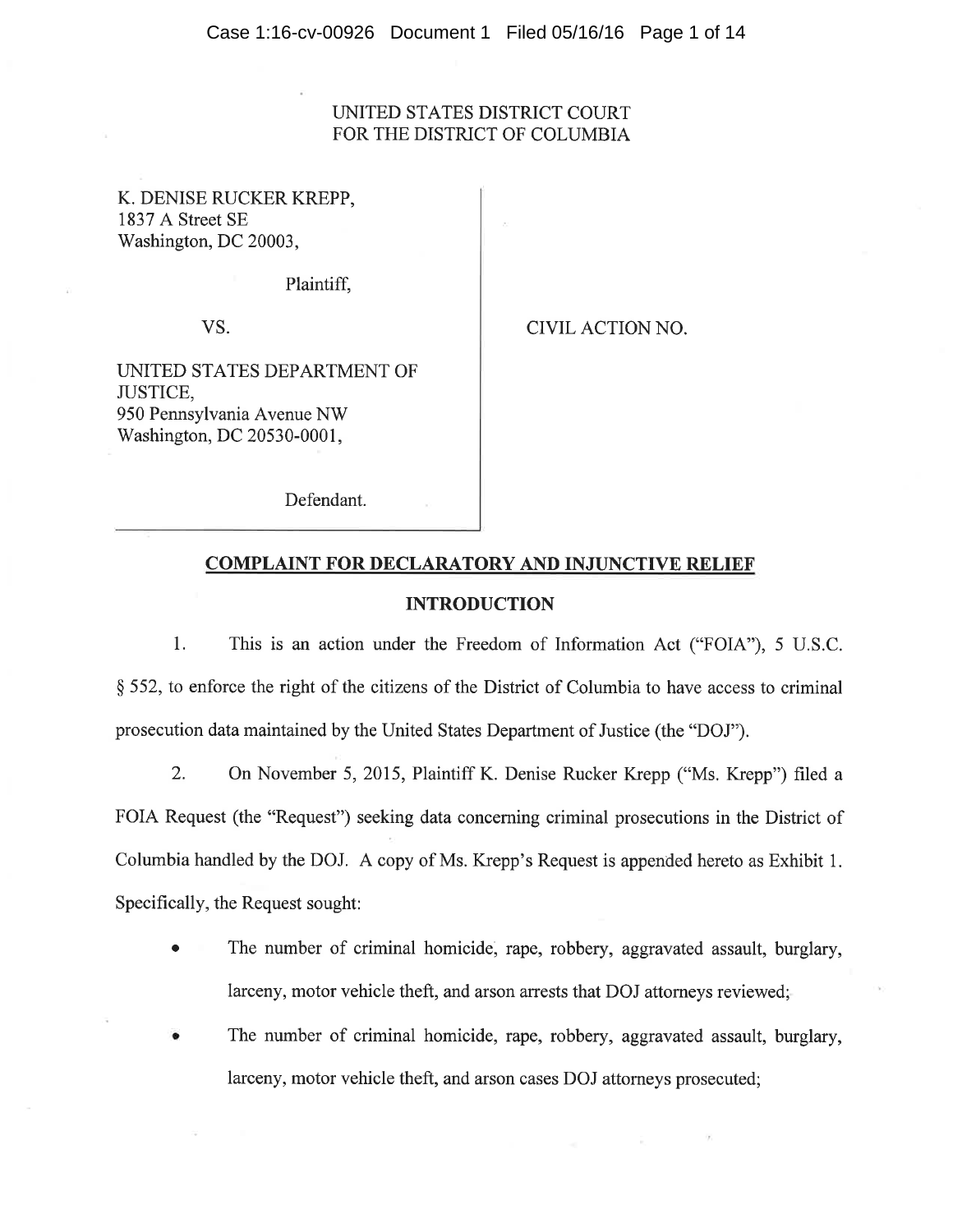#### Case 1:16-cv-00926 Document 1 Filed 05/16/16 Page 2 of 14

Of the crimes prosecuted, the conviction rate of each crime; and

How many criminal homicide, rape, robbery, aggravated assault, burglary, larceny, motor vehicle theft, and arson arrests were resolved by plea deals.

3. Ms. Krepp's FOIA Request sought the data above for the time period of January I,2010 through December 31,2015, and requested the data be broken down across DC's eight Wards.

4. None of the data sought in the Request implicates any of FOIA's exemptions in relation to confidential enforcement policies or confidential details of any specific criminal case.

5. Ms. Krepp's Request included an application for a waiver of fees under 5 U.S.C.  $\S 552(a)(4)(A)(iii)$  because the Request "concerns prosecution rates and the disclosure will contribute to a better understanding of DOJ's efforts to prosecute individuals that have committed crimes in Washington, D.C." Exhibit I at2.

6. Two months later, on January 5,2016, DOJ responded by denying the Request, claiming that the data requested by Ms. Krepp did not exist (the "Denial"). A copy of the Denial is appended hereto as Exhibit 2.

7. Unconvinced and undeterred by the Denial, and knowing that the DOJ had issued reports to the public that appeared to rely on the data she was requesting, on January 2I,2016 Ms. Krepp filed an administrative appeal, requesting that the denial of her Request be reversed (the "Appeal"). A copy of Ms. Krepp's Appeal is appended hereto as Exhibit 3.

8. On March 16,2016, the DOJ responded to Ms. Krepp's Appeal by affrrming its Denial, but notably implied that it may have the data in a slightly different format than Ms. Krepp originally requested (the "Affrrmance"). A copy of the Affrrmance is appended hereto as Exhibit 4.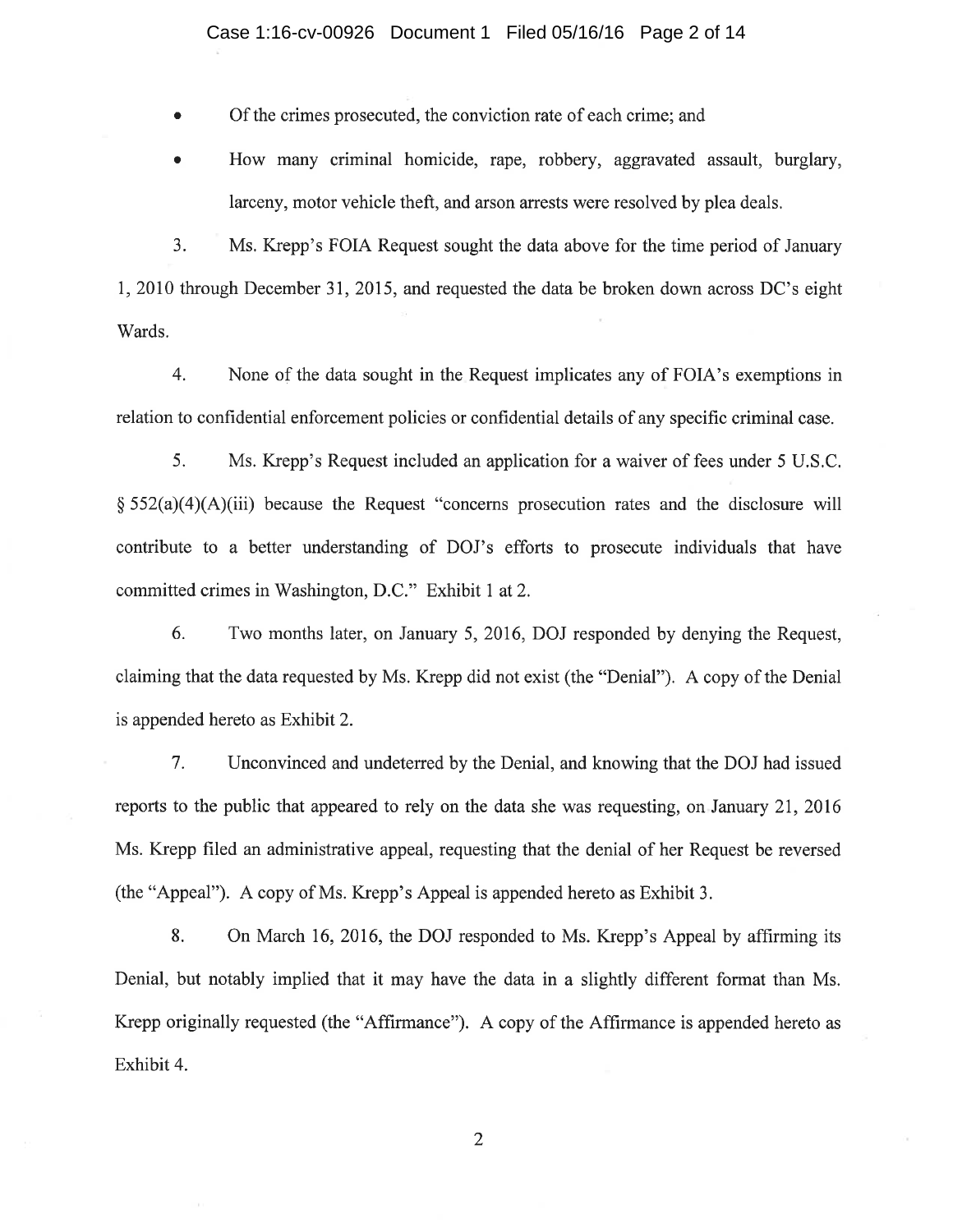#### Case 1:16-cv-00926 Document 1 Filed 05/16/16 Page 3 of 14

9. Ms. Krepp filed her FOIA Request seeking information from the DOJ concerning criminal prosecutions because she and her neighbors are concerned that dangerous criminals are being arrested by the local police department, but when it comes time to prosecute those criminals, the DOJ is failing to follow through on its duty to enforce DC's laws.

10. Additionally, Ms. Krepp and her neighbors have seen multiple instances of violent criminals being arrested and then released back into the community, where they have promptly committed crimes again.

<sup>1</sup>1. Because the District of Columbia is unable to have its own local criminal prosecutor (who would be accountable to the voters and/or the Mayor), Ms. Krepp had to resort to filing her Request to obtain the type of data that should be readily available to the public.

12. Despite a significant public interest in the data, the DOJ has ignored its obligation to be transparent to the public, and has instead chosen to stonewall Ms. Krepp, refusing to provide even the most basic prosecutorial data.

13. The DOJ's stated reason for denying Ms. Krepp's Request – that such data does not exist – is without merit. Besides it being highly unlikely from a logical standpoint that an agency charged with criminal prosecutions would not maintain data related to what prosecutions it is maintaining, the DOJ has included prosecutorial data in reports it has released to the public.

14. Thus, it appears that the DOJ will only share prosecutorial data when such data is released in a manner controlled by the DOJ, and will not provide the very same data underlying its reports to the citizens who are directly affected by the DOJ's policies. This practice violates FOIA's purpose as "the law that keeps citizens in the know about their government." Department of Justice, What is FOIA?, http://www.foia.gov/about.html ( last visited May 5, 2016).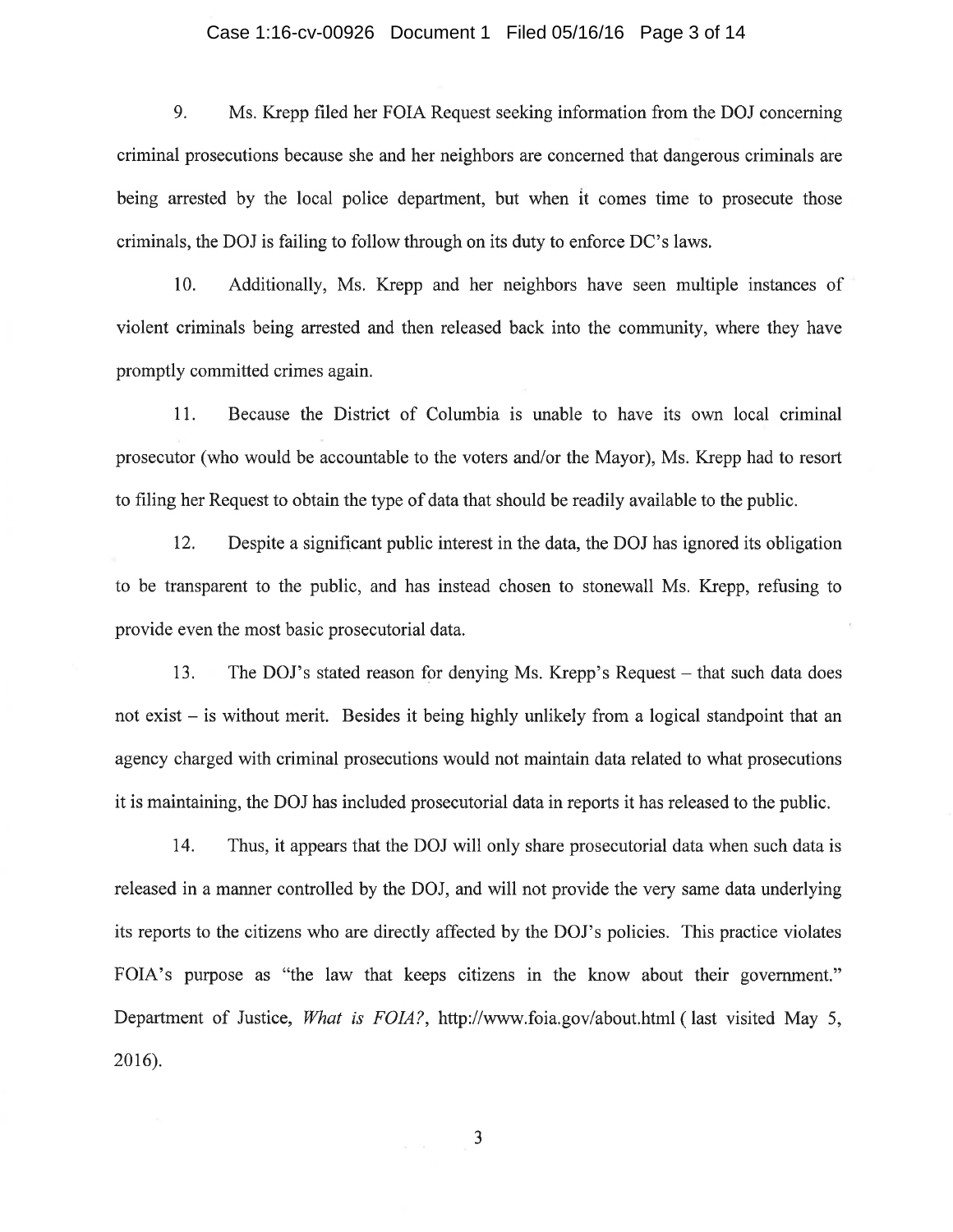#### Case 1:16-cv-00926 Document 1 Filed 05/16/16 Page 4 of 14

15. Ironically, the DOJ's own Bureau of Justice Statistics ("BJS") regularly compiles data regarding state prosecutorial data, including felony and misdemeanor dispositions reported to data repositories. See Department of Justice, 2007 National Census of State Court Prosecutors (December 20II), at p. 8 Table 10, http://www.bjs.gov/contentþub/pdf/psc07st.pdf.

16. The DOJ has failed to provide data that it has access to and is unable to articulate any valid reason for not releasing such data. Accordingly, the DOJ has failed to properly respond to Ms. Krepp's Request and has withheld records in violation of FOIA.

## **PARTIES**

<sup>17</sup>. Plaintiff K. Denise Rucker Krepp is a citizen of the District of Columbia, residing in the Hill East neighborhood in Ward 6. Ms. Krepp is an elected Commissioner for Advisory Neighborhood Commission ("ANC") 6810, where she represents her neighborhood as an advocate, providing input to the District of Columbia government on a variety of matters, including zoning, licensing, transportation, and crime.

18. Defendant Department of Justice is a Department of the Executive Branch of the United States Government and an agency within the meaning of 5 U.S.C.  $\S$  552(f)(1). The DOJ is headquartered in Washington, DC. The United States Attorney's Office for the District of Columbia ("USAO") is a component of the DOJ. The DOJ has possession of the documents sought by Ms. Krepp.

#### **JURISDICTION**

19. This Court has subject matter jurisdiction and personal jurisdiction over the parties pursuant to 5 U.S.C.  $\S$  552(a)(4)(B). This Court also has subject matter jurisdiction over this action pursuant to 28 U.S.C.  $\S$ § 1331 and 1346.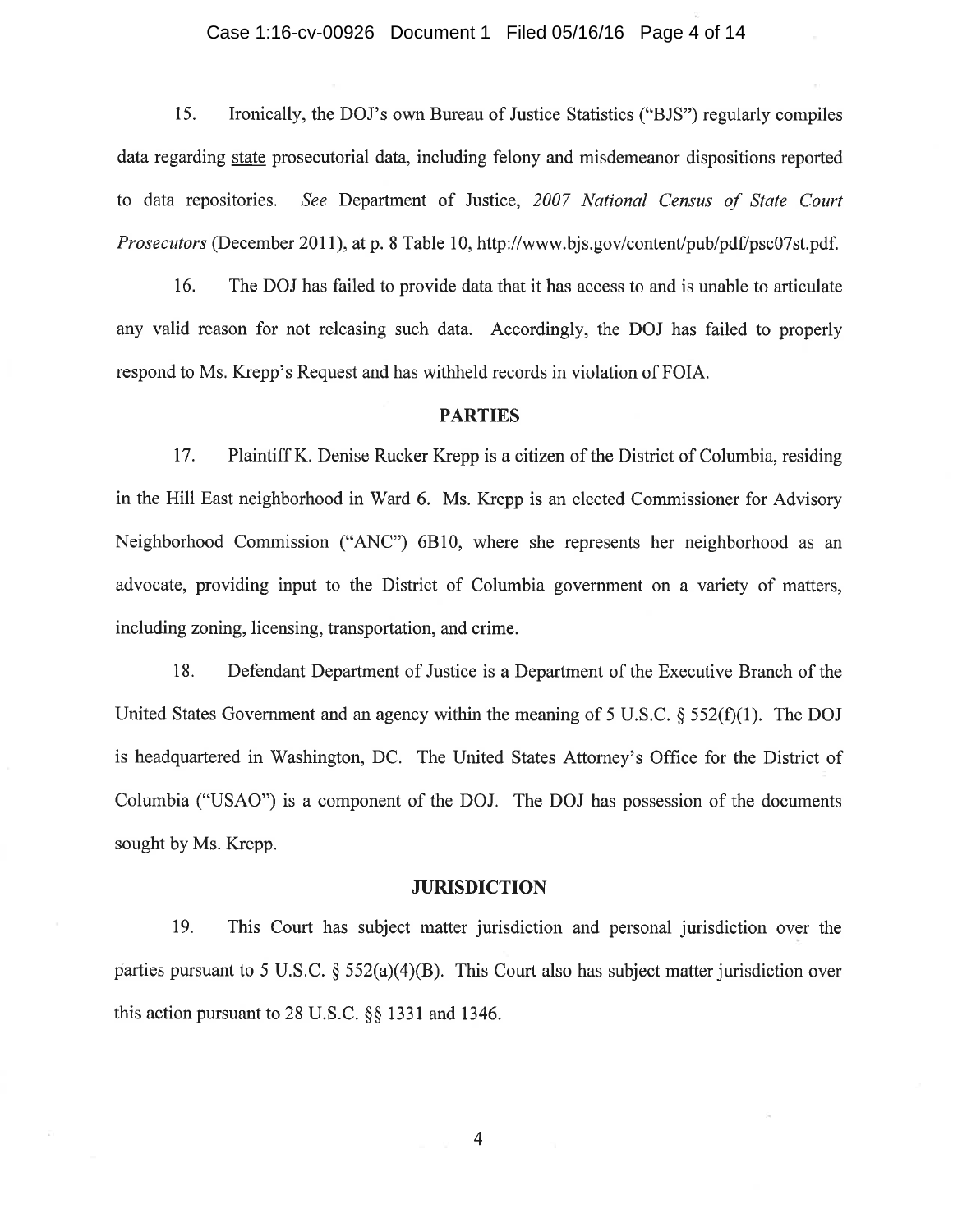### **VENUE**

20. Venue is proper in this district pursuant to 5 U.S.C.  $\S 552(a)(4)(B)$  and 28 U.S.C. \$\$ 1391(e) and 1402. Ms. Krepp is a resident of this district.

## FACTUAL ALLEGATIONS

## DC's Unique - and Unfair - Lack of Local Control over Enforcement of its Criminal Laws

21. The District of Columbia is in a unique position with regard to the entities responsible for the prosecution of its criminal laws.

22. Because the District of Columbia is not a state and is subject to federal oversight, enforcement of DC's laws is the responsibility of USAO prosecutors. See https://www.justice.gov/usao-dc ("[The USAO] serves as both the local and the federal prosecutor for the nation's capital. On the local side, these prosecutions extend from misdemeanor drug possession cases to murders.").

23. Attorneys in the USAO are hired by the DOJ, retained by the DOJ, and all personnel decisions are left to the DOJ.

24. The citizens of the District of Columbia have no say in who leads the USAO for DC. There is no elected official (or even an official appointed by the Mayor of DC) who is accountable to DC voters and responsible for the enforcement of DC's criminal laws.

 $25.$  In fact, DC's entire criminal justice system (with the exception of its police force) is run by federal  $-$  not local  $-$  agencies with little accountability to the residents of DC.

26. A recent front-page *Washington Post* story illustrates the repercussions of such a system: it tracks the path of a young man who was committing increasingly violent crimes, but instead of being treated like a dangerous repeat violent offender, the DC criminal justice system kept releasing him back into the community. Amy Brittain, How an accused rapist kept getting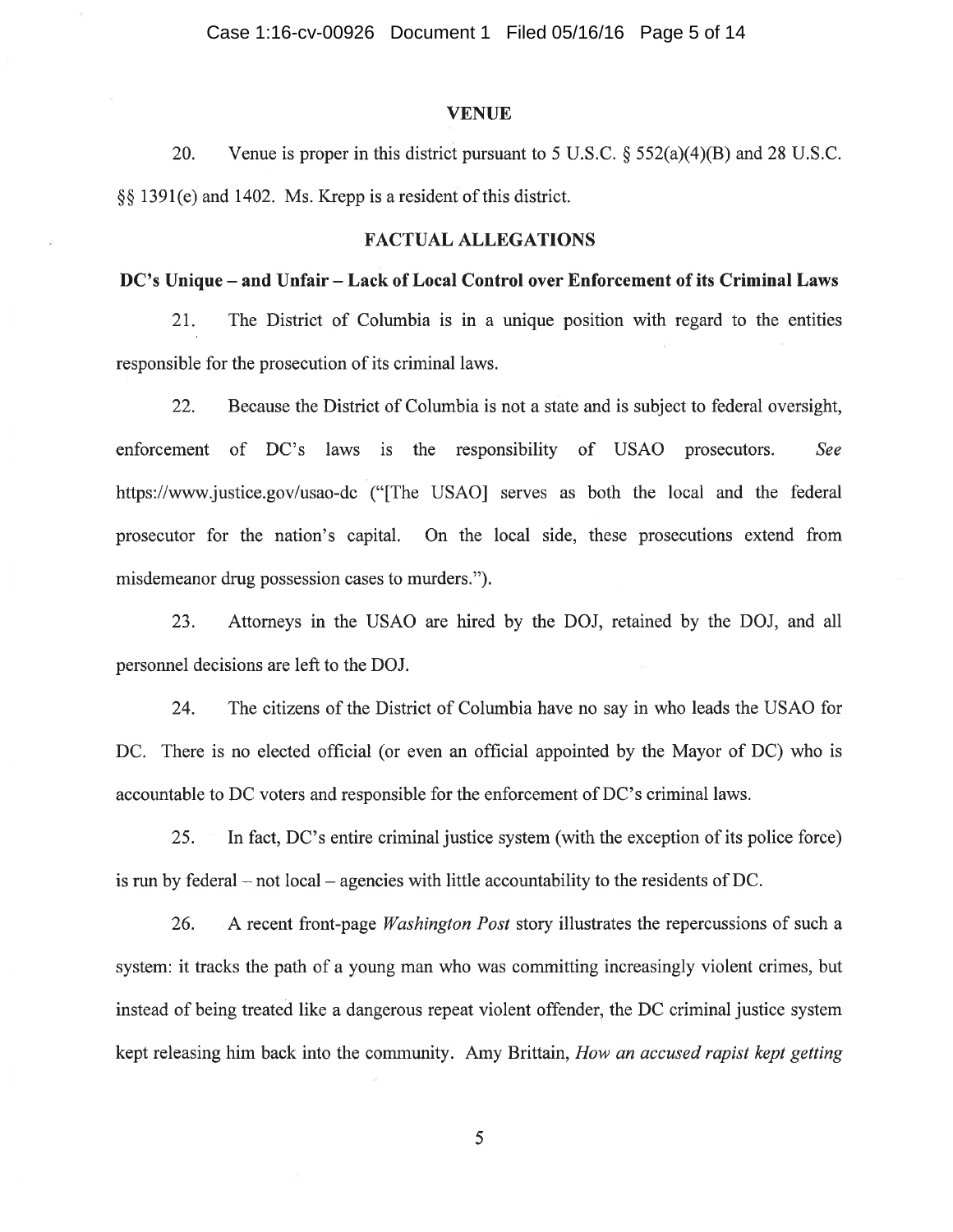### Case 1:16-cv-00926 Document 1 Filed 05/16/16 Page 6 of 14

second chances from the D.C. justice system, THE WASHINGTON POST (May  $14$ , 2016), http://wpo.st/qjc 1.

27. That man now stands trial for the sexual assault of a neighbor of Ms. Krepp, which allegedly occurred a week after the man had failed to attend mandatory meetings with his parole officer, and a month after the man had been released from jail on his own recognizance with pending charges related to, among other things, tampering with a GPS monitoring device (which he had cut off himself). Id.

28. To be sure, a multitude of factors have contributed to what DC's own police chief has referred to as a "revolving door for violent offenders" (id.), but DC's lack of local control over its own criminal justice system is particularly offensive because it virtually shuts out of the process the very people it is supposed to be protecting, including Ms. Krepp and her neighbors.

## The Capitol Hill Neighborhood Witnesses a Spike in Crime

29. As a concerned citizen (and an elected ANC Commissioner), Ms. Krepp has seen first-hand how crime  $-$  from petty theft to more violent crime such as rape and assault  $-$  has negatively affected her neighborhood (and the District of Columbia in general).

30. Since 2015 and into 2016, instances of crime as tracked by the District of Columbia Metropolitan Police Department ("DC MPD") have increased.

31. For example, from 2014 to 2015, homicides increased by 54% and robberies increased by 5%. Overall violent crime increased by  $2\%$ .

32. Furthermore, 2016 has seen an even larger increase in violent crime. As of May 4, 2016, compared to the same period in 2015, homicides are up 5%, sex abuse crimes are

<sup>&</sup>lt;sup>1</sup> DC crime statistics were obtained from DC MPD's "District Crime Data at a Glance" website, http://mpdc.dc.gov/ node/197622 (last accessed May 4, 2016).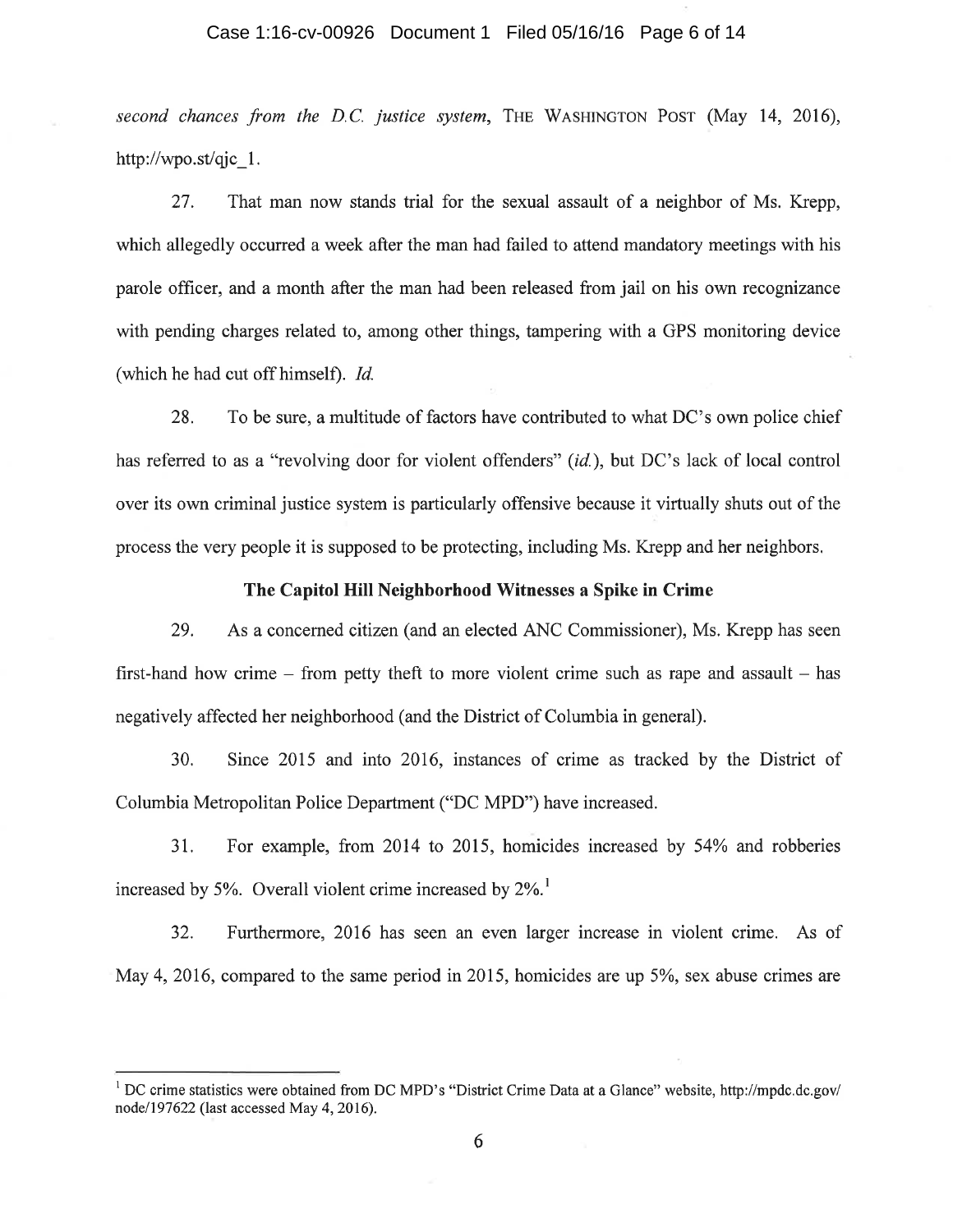up  $6\%$ , assaults with a dangerous weapon are up  $4\%$ , and robberies are up  $13\%$ . Non-auto thefts (classified separately as "property crime") are also up  $5\%$ .

## Despite a Rise in Crime, the DOJ has Appeared Unwilling to Prosecute Criminals

33. Although Ms. Krepp and her neighbors have seen an uptick in certain crime and related arrests, it has not appeared that the alleged perpetrators of the crimes are being fully prosecuted after their arrest.

34. Instead, Ms. Krepp and others have witnessed many instances of the USAO choosing not to bring criminal cases against individuals arrested for crimes, despite ample evidence and witnesses willing to testify.

35. This means that in some instances, perpetrators of crime in Ms. Krepp's neighborhood (and elsewhere in the District) are arrested, spend no more than a few days in jail, and are then released back onto the street because prosecutors have not brought criminal charges against them.

36. In other instances, USAO attorneys initially bring criminal charges against defendants, but the prosecutors subsequently drop those charges for reasons unknown to the public.

37. Finally, in other instances, USAO attorneys seek plea bargains with defendants that are extremely favorable to the defendants, allowing them to be released almost immediately back into the neighborhoods where they committed their crimes.

38. Although there may be legitimate bases for these decisions, the public does not have access to information regarding how often these decisions occur, nor is the DOJ providing information about how often its USAO attorneys are moving forward with criminal prosecutions.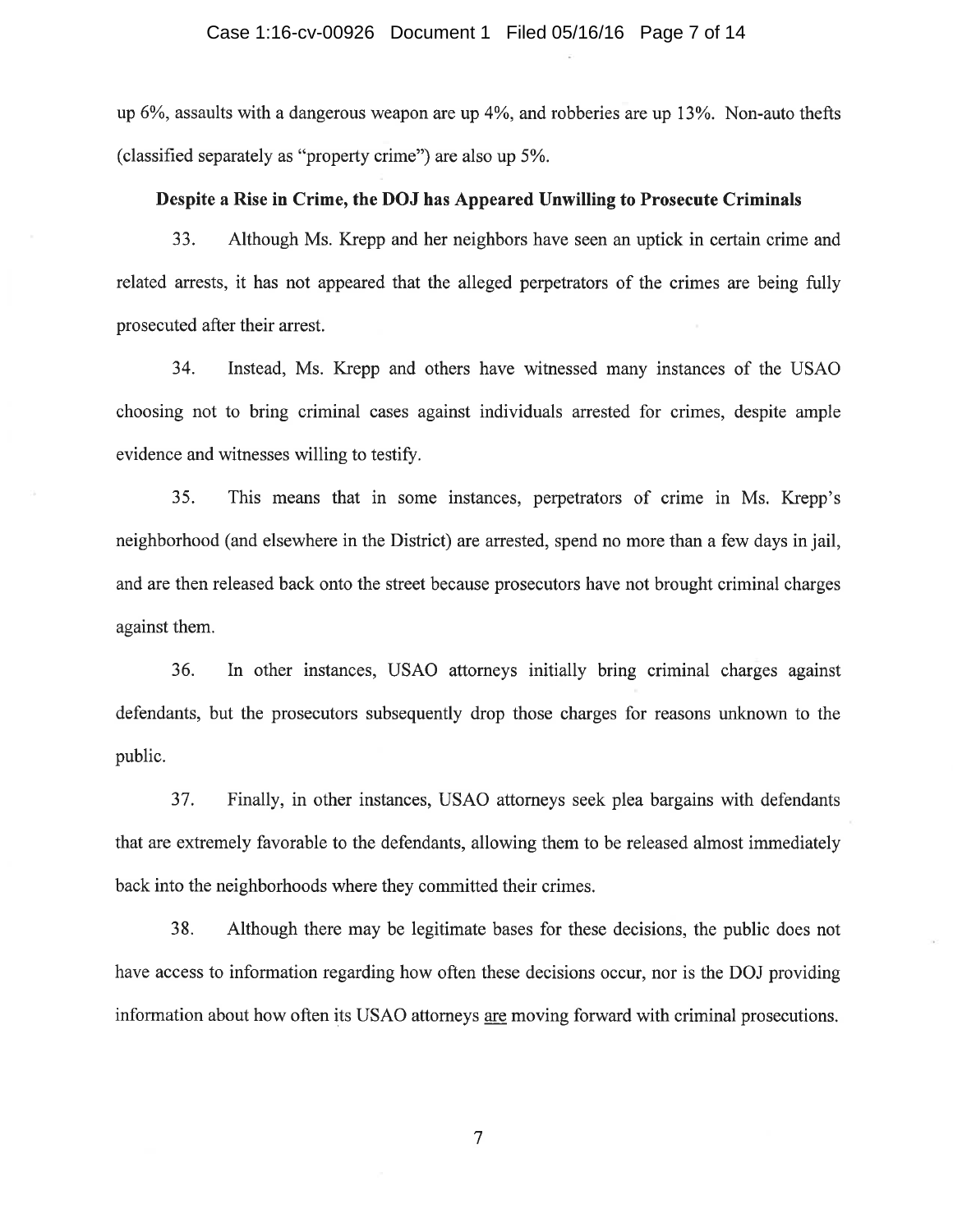## Ms. Krepp Seeks Information from the DOJ

39. Concerned that the USAO appeared to be neglecting its duties as criminal prosecutor on behalf of the citizens of the District of Columbia, Ms. Krepp began asking the DOJ for information relating to prosecutions in her Ward.

40. Ms. Krepp attended multiple community meetings related to crime, where she asked USAO officials for statistics relating to how the USAO for DC was prosecuting individuals who had been arrested by DC MPD for crimes in her neighborhood.

41. Despite the current presidential administration's claim to being the "most" transparent administration in history,"<sup>2</sup> the DOJ continually rebuffed Ms. Krepp's reasonable requests for prosecutorial data.

## Ms. Krepp Files Her Request

42. Frustrated with the DOJ's refusal to provide any data relating to actions that directly affected her and her neighbors, Ms. Krepp decided to formally request the data through a FOIA Request.

43. Thus, on November 5, 2015, Ms. Krepp filed a FOIA Request with the DOJ, seeking statistics relating to the DOJ's review and prosecution of criminal homicide, rape, robbery, aggravated assault, burglary, larceny, motor vehicle theft, and arson. See Exhibit 1.

44. The DOJ acknowledged receipt of the Request on November 23,2015. Notably, the DOJ's November 23 response did not acknowledge Ms. Krepp's request for a fee waiver, and asked Ms. Krepp what amount she would be willing to pay for the information she requested. See November 23, 2015 Letter, appended as Exhibit 5.

<sup>&</sup>lt;sup>2</sup> Jonathan Easley, *Obama says his is 'most transparent administration' ever.* THE HILL (Feb. 14, 2013, 11:14 PM), http://thehill.com/blogs/blog-briefing-room/news/283335-obama-this-is-the-most-transparent-administration-inhistory.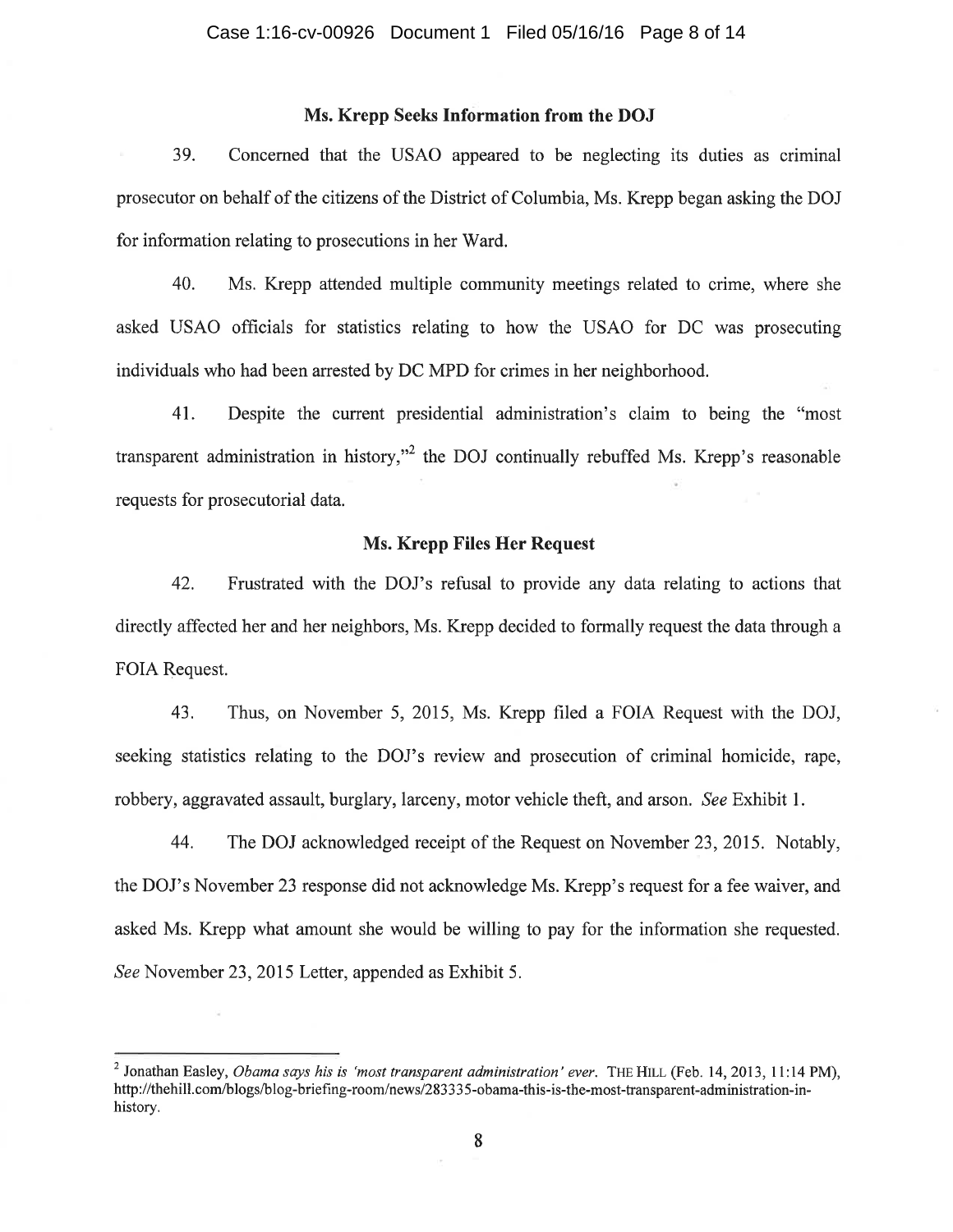#### Case 1:16-cv-00926 Document 1 Filed 05/16/16 Page 9 of 14

45. The DOJ's request for funds to cover the search and reproduction of the data was without merit, because Ms. Krepp's request met the requirements for a fee waiver, which Ms. Krepp had requested. See Exhibit I at2.

## Ms. Krepp Holds a Bake Sale to Raise Money for Her Request

46. Ms. Krepp responded to the DOJ's November 23 letter by stating she would be willing to pay up to \$1,000 for fees related to her Request.

47. Faced with a request from the DOJ for funds to cover the Request, Ms. Krepp set out to raise money via a method that any parent of school-aged children knows is extremely effective: she hosted a bake sale.

48. The "#FOIACakes" bake sale (as it was known on social media) was extremely successful, thanks to a combination of delicious cookies, brownies, and other baked goods and outrage by Ms. Krepp's neighbors that the DOJ was demanding payment for data that should be readily available to the public.<sup>3</sup>

49. All told, the #FOIACakes bake sale raised \$1,867 in support of Ms. Krepp's Request.

50. On December 14,2015, Ms. Krepp followed up on her Request with a letter to DOJ, informing the agency that she had raised \$1,867 and was willing to pay fees related to the Request up to that amount. A copy of that letter is appended hereto as Exhibit 6.

## DOJ Denies the Request; Ms. Krepp Appeals

51. On January 5,2016, two months after Ms. Krepp filed it, the DOJ denied her Request, stating that it had no "responsive records regarding" the Request. See Exhibit 2.

 $3$  See, e.g., Peter Hermann and Perry Stein, D.C. woman seeking conviction-rate data isn't deterred by cost of request, THE WASHINGTON POST (Dec. 12, 2015), http://wpo.st/VisY1; Andrew Giambrone, FOIA Bake Sale Brings in More Than \$1,000 to Help Get Federal Data on D.C. Convictions, WASHINGTON CITY PAPER (Dec. 14, 2015, 12:46 PM), http://www.washingtoncitypaper.com/blogs/citydesk/2015112114/foia-bake-sale-brings-in-more-than-I 000-to-help-get-federal-data-on-d-c-convictions/.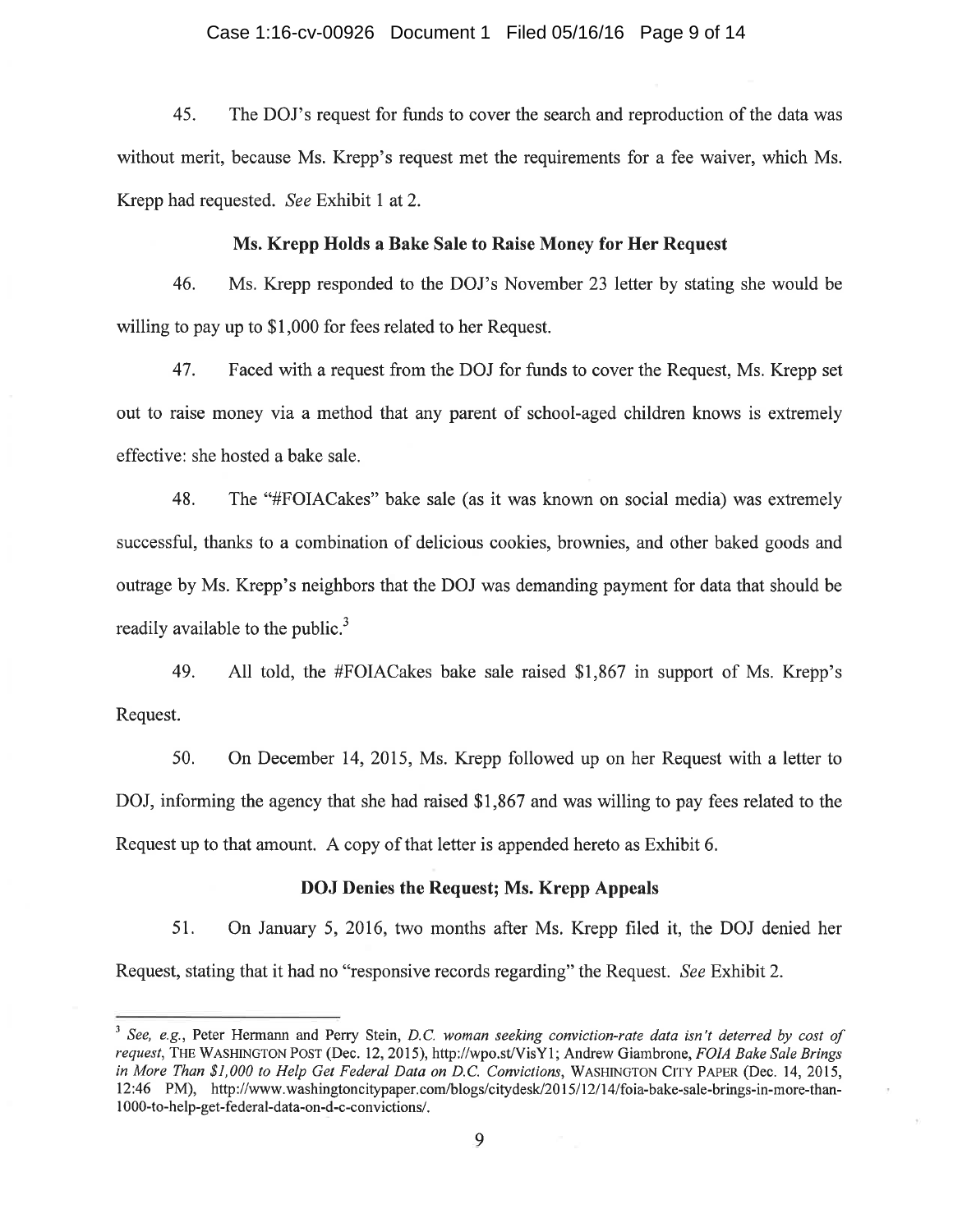### Case 1:16-cv-00926 Document 1 Filed 05/16/16 Page 10 of 14

52. Undeterred, and suspecting that the DOJ did have the data she sought, Ms. Krepp filed a timely appeal of the Denial on January 21, 2016. See Exhibit 3.

53. The Appeal pointed out that it was unlikely that the agency would not track this information, that the DOJ had released reports containing information similar to what Ms. Krepp was requesting, and that in recent press statements, the DOJ had itself refened to monthly reports it released containing this data. See Exhibit 3.

54. The DOJ acknowledged receipt of Ms. Krepp's appeal on February 2, 2016.<sup>4</sup>

55. On March 16, 2016, the DOJ affirmed its Denial. See Exhibit 4.

56. Notably, the Affirmance implied that the DOJ may maintain the data requested, just not in the exact format requested by Ms. Krepp. Ms. Krepp's Request asked for the data organized by Ward; the Affirmance indicated that the DOJ may have this information organized by police district. See Exhibit 4 ("Please be advised that police service areas, also known as the districts [sic], are used for reporting purposes. The USAO does not track this information by ward or in the specific manner which you are requesting.").

57. The DOJ's Affirmance went on to suggest that Ms. Krepp "make a new request to fthe DOJ] for prosecutions and convictions by crime or by district." Id.

# The DOJ Has Access to the Requested Prosecutorial Data

58. Despite its official claims to the contrary, the DOJ does appear to maintain data relating to criminal prosecutions in the District of Columbia.

59. As an initial matter, logic would dictate that an office charged with enforcing criminal laws through prosecutions would maintain information relating to the disposition of cases it handles (e.g., non-prosecution, plea bargain, prosecution and conviction, prosecution and

 $4$  The DOJ issued a second acknowledgement on February 4, 2016, apparently mistakenly assigning the appeal two different case numbers; this issue was resolved when the DOJ later issued its decision on the appeal.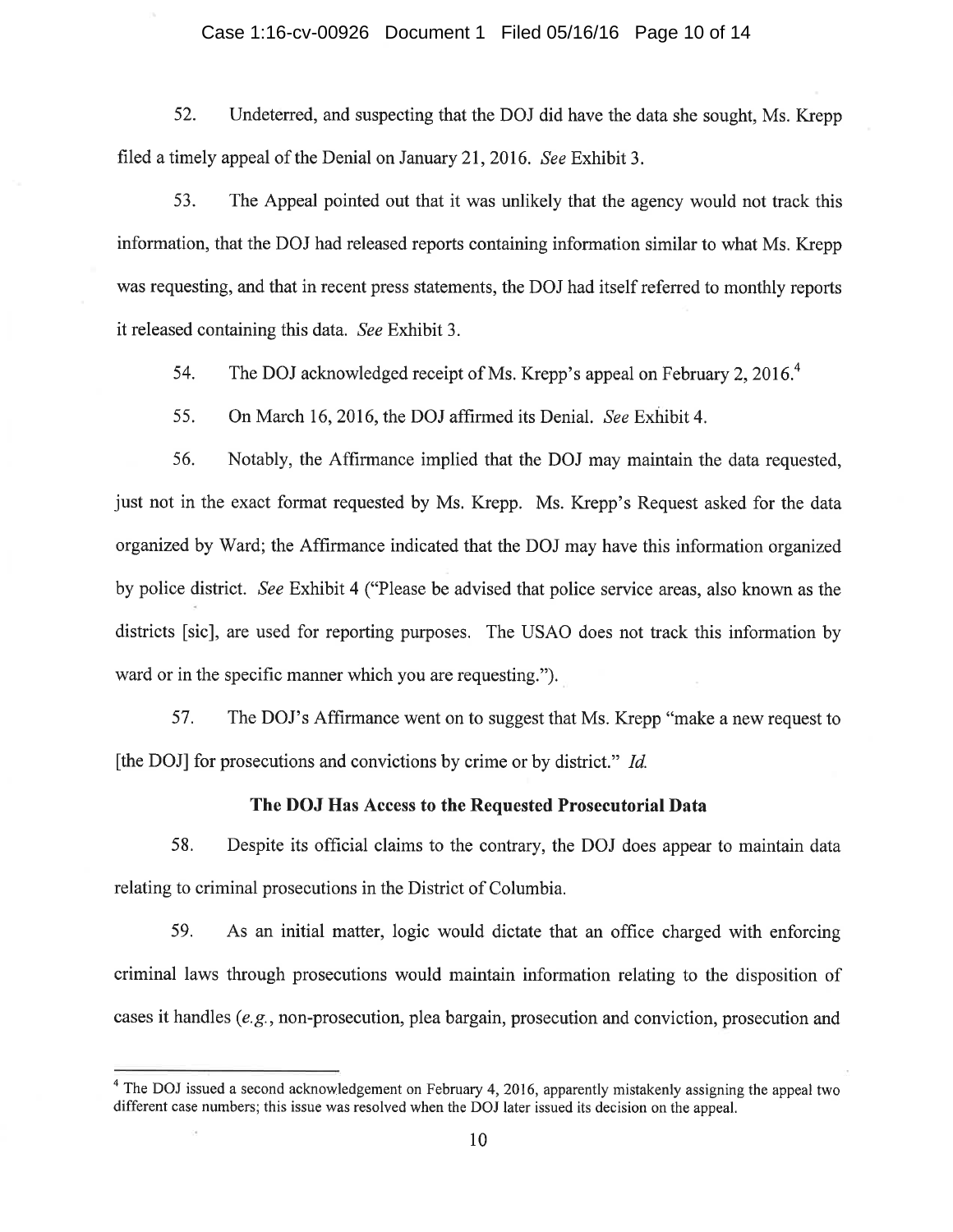### Case 1:16-cv-00926 Document 1 Filed 05/16/16 Page 11 of 14

not guilty verdict, etc.); such data would be necessary for an office to set its budgetary and staffing needs.

60. On information and belief, the DOJ relies on computer systems to monitor and track criminal cases that are handled by the USAO. One such system is called the "Replicated Criminal Information System," or "RCIS."

61. On information and belief, the DOJ is able to query one or more of these systems to obtain the data that Ms. Krepp has requested with a reasonable amount of effort.

62. Further, the DOJ has used the very same data Ms. Krepp has requested in reports released to the public.

63. For example, Annual Statistical Reports issued by the Offices of the United States Attorneys dating back to at least  $2010<sup>5</sup>$  each contain a section pertaining to crimes and prosecutions in District of Columbia Superior Court.

64. These reports include overall data such as the number of "Arrests Reviewed" for felonies and misdemeanors, "Cases Disposed of by Jury Trials," "Cases Disposed of by Court Trials," (each tracking guilty verdicts, not guilty verdicts, and mistrials), and "Dispositions" (tracking guilty pleas, dismissals, and convictions for felonies and misdemeanors). See, e.g., United States Attorneys' Annual Statistical Report Fiscal Year 2015 at 65, https://www.justice.gov/usao/file/831856/download; United States Attorneys' Annual Statistical Report Fiscal Year 2013, at 14, https://www.justice.gov/sites/default/files/usao/legacy/2014/09/ 22l13statrpt.pdf.

65. Although these reports are useful for providing some of the information Ms. Krepp seeks, they only tell part of the story; Ms. Krepp's Request seeks all of the relevant data related to criminal prosecutions, not just select data that the DOJ has chosen to publish.

<sup>&</sup>lt;sup>5</sup> The Annual Statistical Reports are available at https://www.justice.gov/usao/resources/annual-statistical-reports.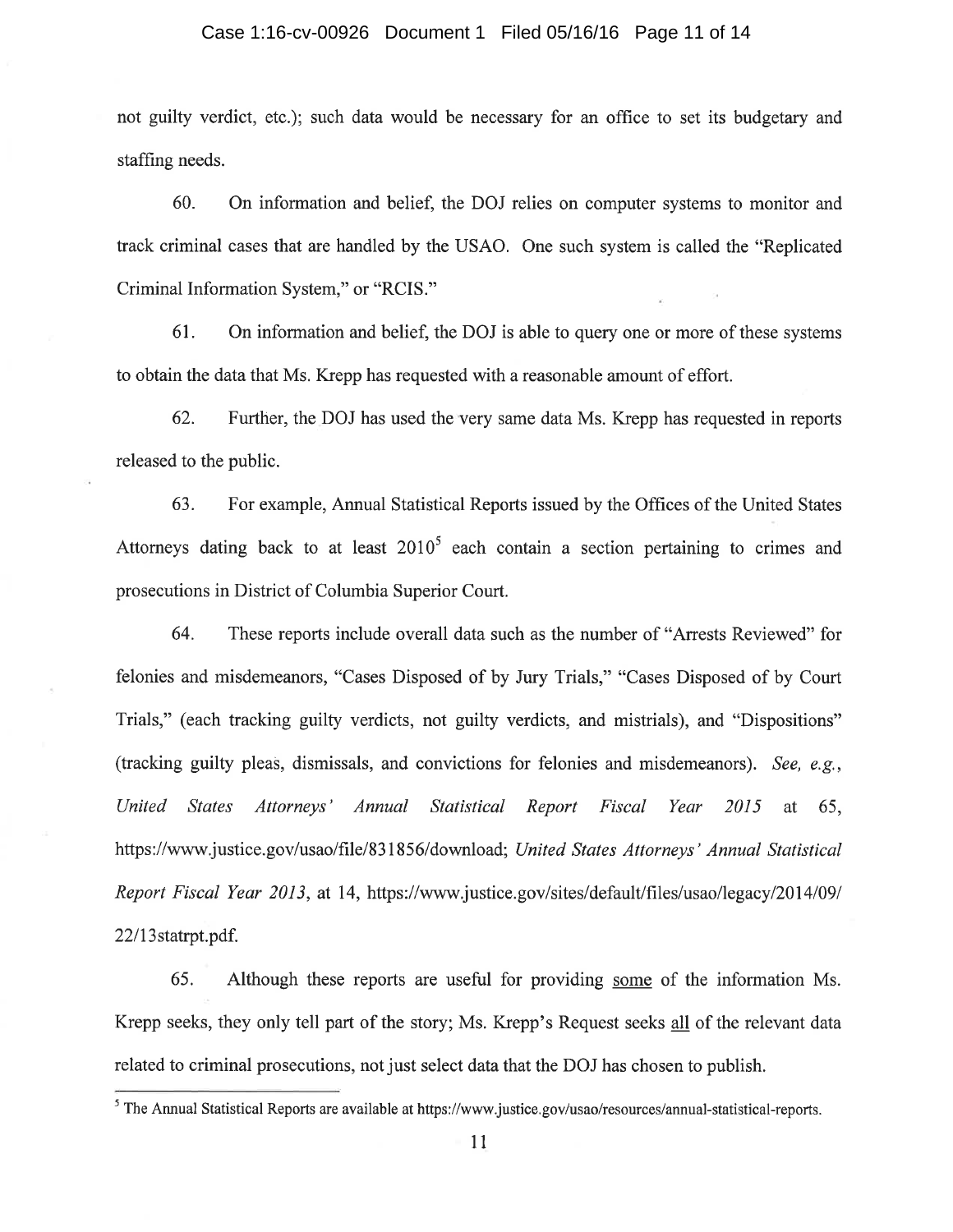#### Case 1:16-cv-00926 Document 1 Filed 05/16/16 Page 12 of 14

66. Finally, the DOJ, in its own correspondence to Ms. Krepp affirming its Denial, has admitted that it does maintain at least some of the information sought, but perhaps not in the exact format and organization requested by Ms. Krepp (by Ward, not police district).

67. Such a technicality is not a valid basis for denial of a FOIA request.

68. The intent and "spirit" of FOIA, as well as the Obama Administration (which oversees the DOJ), is for transparency in government, and agencies are instructed to err on the side of complying with a FOIA request even if the format requested is not precisely the format in which the data is available.

69. Further, the U.S. Attorney for the District of Columbia himself, Channing D. Phillips, has repeatedly told the community that crime is a priority for the USAO, and that he wants to provide the information Ms. Krepp has sought.

70. Ms. Krepp should not be - and is not - required under the law to file a completely new FOIA request simply because the DOJ maintains criminal prosecution data organized by police district rather than Ward.

7I. Instead, the DOJ is required to provide the data sought by the Request in the manner in which it is stored; a full denial of the FOIA Request is wholly inappropriate.

72. The individuals responsible for the Denial and subsequent Affrrmance, welltrained and experienced DOJ FOIA Officers, knew or should have known about the agency's transparency and FOIA's requirement that agencies err on the side of disclosure.

73. That the DOJ's FOIA Officers would still refuse to provide the requested data indicates an effort by the DOJ to avoid providing data that should be shared with the public and for which it has no basis to withhold.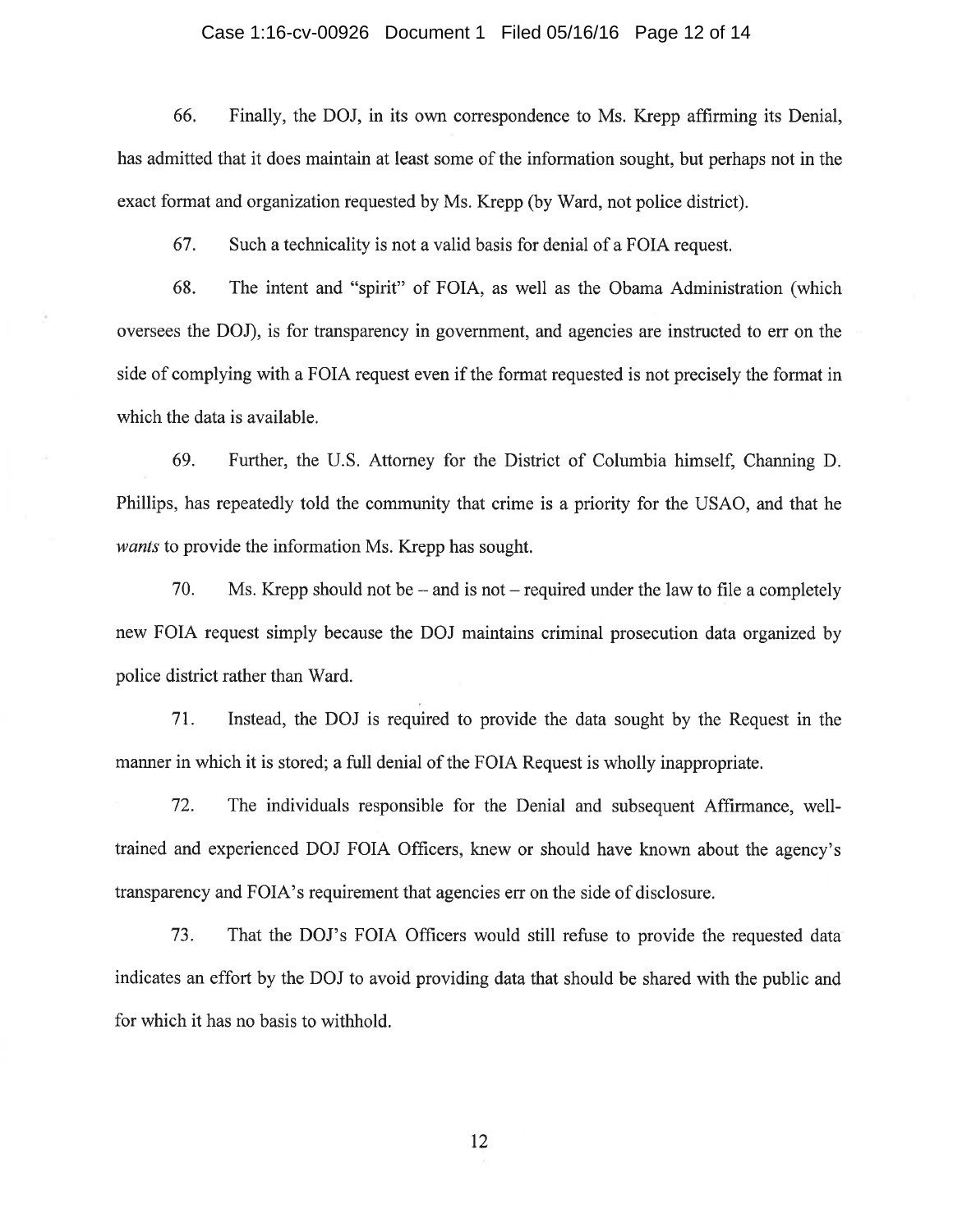## Plaintiff Has Exhausted Her Administrative Remedies

74. As discussed more fully above, after receiving the Denial, Ms. Krepp timely filed an administrative appeal on January 2I,2016, which resulted in an affirmance by the DOJ on March 16,2016.

75. Thus, Ms. Krepp has exhausted all applicable administrative remedies.

## CLAIM FOR RELIEF

## Violation of Freedom of Information Act

76. Plaintiff incorporates the above paragraphs as if fully set forth herein.

77. Defendant Department of Justice has failed to comply with its obligations under FOIA to provide the information requested by Plaintiff Ms. Krepp.

78. Plaintiff has a right of access to the requested information under 5 U.S.C,  $\S$  552(a)(3), and there is no legal basis for Defendant's denial of such access.

79. Plaintiff has exhausted the applicable administrative remedies with respect to the DOJ's failure to comply with Plaintiff's requests.

80. Plaintiff is entitled to injunctive relief with respect to the release and disclosure of the requested documents because Defendant Department of Justice continues to improperly withhold agency records in violation of FOIA.

81. Plaintiff will suffer irreparable injury from, and has no adequate legal remedy for, the DOJ's illegal withholding of government documents pertaining to the subject of Plaintiff's FOIA Request.

### PRAYER FOR RELIEF

WHEREFORE, Plaintiff prays that this Court:

A. Order Defendant DOJ to immediately provide or make available the requested documents in their entirety;